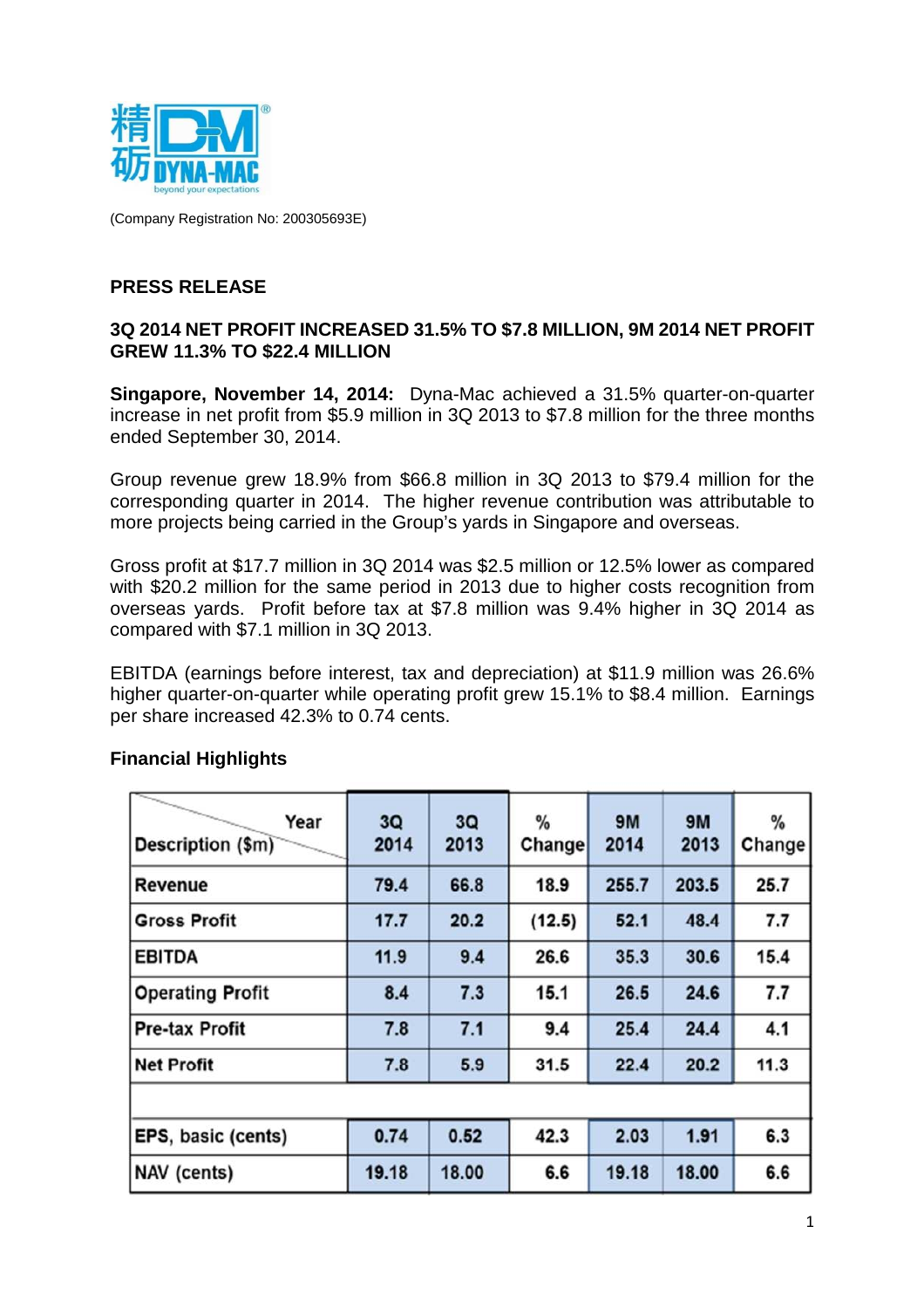### **NINE MONTHS**

For the nine months to September 2014, Group net profit grew 11.3% from \$20.2 million in 9M 2013 to \$22.4 million in 2014.

Group revenue increased 25.7% from \$203.5 million in 9M 2013 to \$255.7 million for the same period in 2014.

Gross profit increased 7.7% from \$48.4 million in 2013 to \$52.1 million in 9M 2014 while operating profit grew 7.7% to \$26.5 million in 9M 2014 as compared with \$24.6 million in 2013.

Pre-tax profit at \$25.4 million was 4.1% higher as compared with \$24.4 million in 2013.

EBITDA at \$35.3 million was 15.4% higher and earnings per share increased 6.3% to 2.03 cents. Annualised return on equity was 14% and Economic Value Added increased by \$1.9 million to \$16.7 million.

### **OUTLOOK**

The Group has a net order book of \$223 million with completion and deliveries extending into 2016. This includes \$92 million in new orders secured this year to-date from repeat customers for offshore FPSO modules and specialised offshore projects.

Enquiry levels for the Group's core businesses of offshore FPSO/FSO modules, specialised offshore products and on-shore plants remain high despite recent drop in oil price. The long-term fundamentals for the offshore & onshore oil and gas industries remain intact.

The Group has secured initial LOIs (Letter of Intents) from repeat customers for the construction of FPSO modules and are currently in the process of working towards finalising these into contracts. An announcement will be made when the contracts are awarded.

#### **For media & analysts' enquiries, please contact:**

Ms Belinda Lim Corporate Relations Executive Dyna-Mac Holdings DID : (65) 6415 0859 Mobile : (65) 9117 7425 Email : belinda.lim@dyna-mac.com

### **ABOUT DYNA-MAC HOLDINGS**

Dyna-Mac is a global leader in the detailed engineering, fabrication and construction of offshore FPSO (floating production storage offloading) and FSO (floating storage offloading) topside modules as well as onshore plants and other sub-sea products for the oil and gas industries. Listed on SGX Mainboard and headquartered in Singapore, Dyna-Mac has yards spanning across Singapore, Malaysia and China.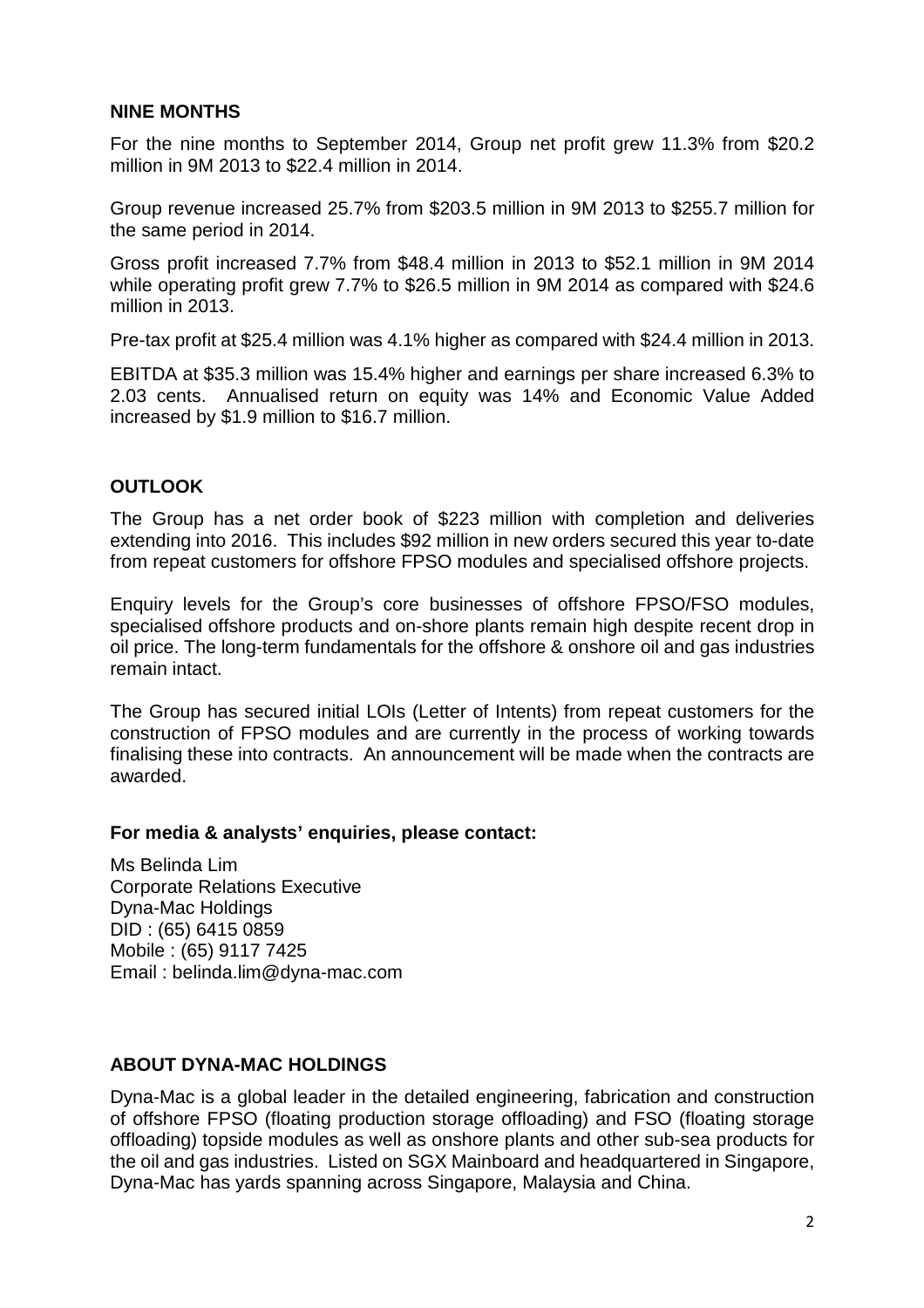## **APPENDIX**



## **QUARTERLY REVENUE (2011 TO 9M 2014)**

- Group revenue increased 25.7% from \$203.5 million in 9M 2013 to \$255.7 million in 9M 2014
- On a quarterly basis, 3Q 2014 revenue increased 18.9% from \$66.8 million in 3Q 2013 to \$79.4 million in 2014. The increase in revenue was due to more projects undertaken by the yards in Singapore and overseas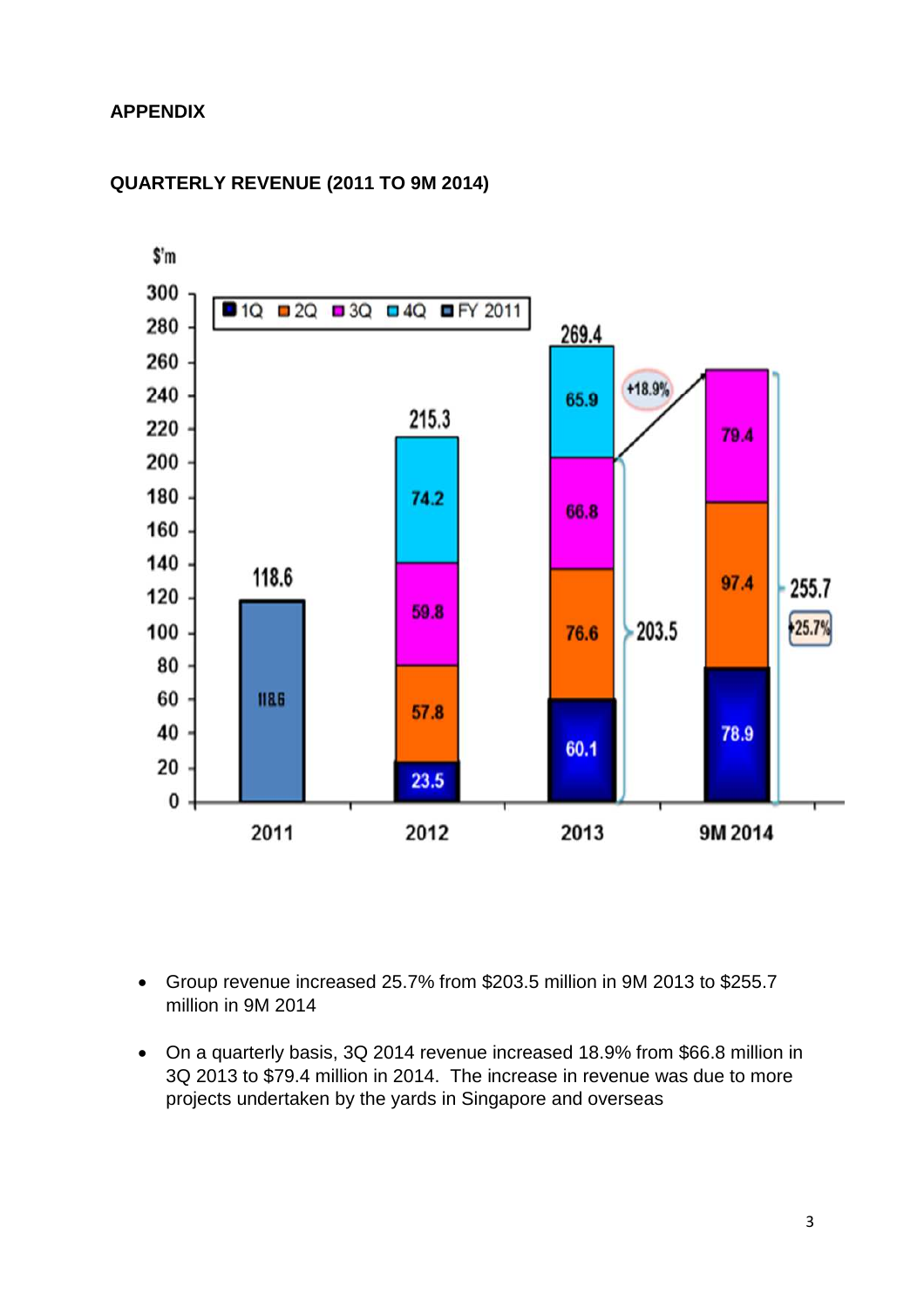# **QUARTERLY NET PROFIT (2011 TO 9M 2014)**



- Net profit grew 11.3% from \$20.2 million in 9M 2013 to \$22.4 million in 9M 2014
- For 3Q 2014, net profit increased 31.5% from \$5.9 million in 2013 to \$7.8 million in 3Q 2014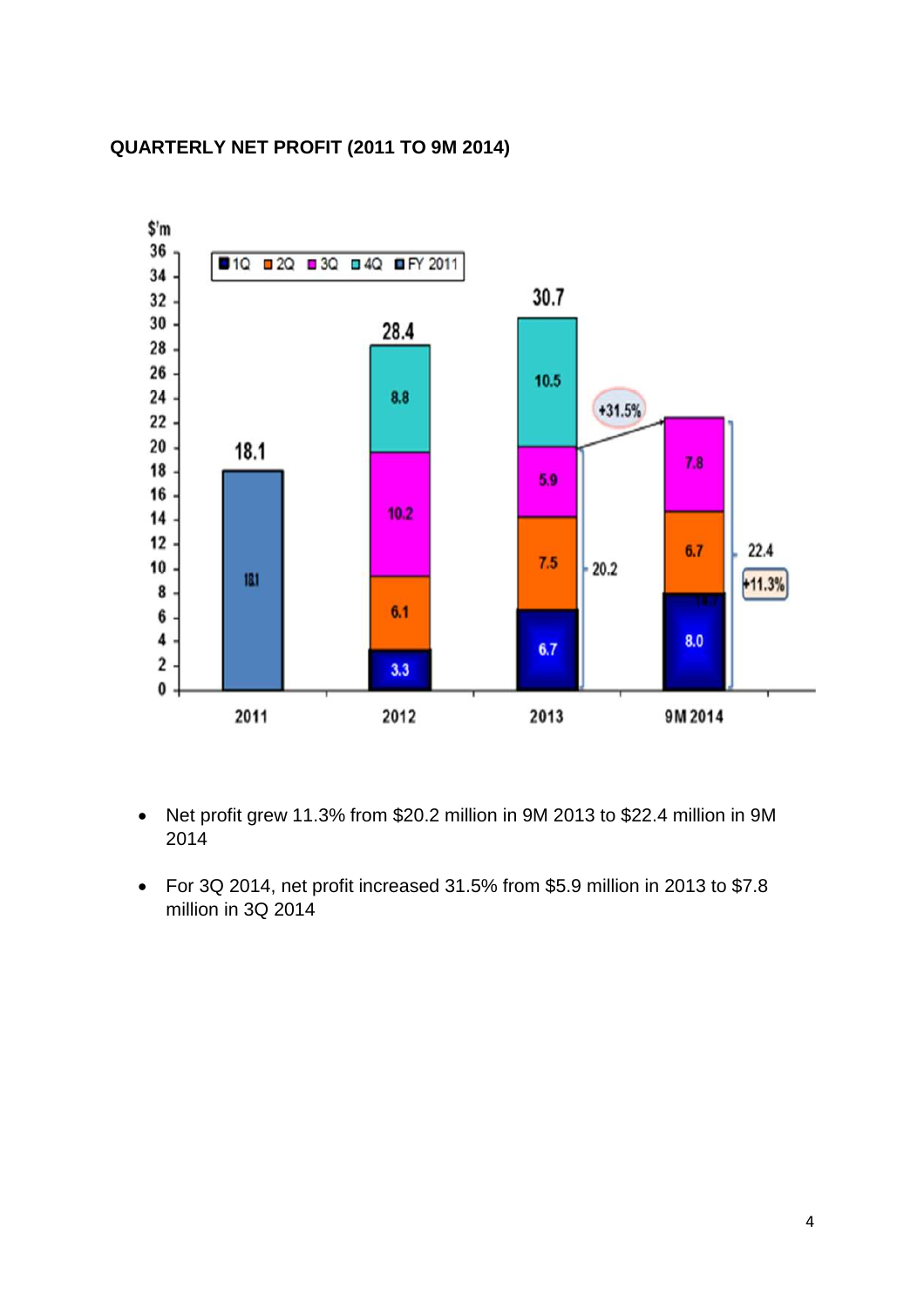# **CAPITAL, EVA, GEARING AND ROE**

| $\overline{\phantom{a}}$<br>Year<br>Description (\$'m) | 9M 2014 | 9M 2013 | %<br>change | FY 2013 |
|--------------------------------------------------------|---------|---------|-------------|---------|
| <b>Shareholders' Funds</b>                             | 192.6   | 183.4   | 5.0         | 192.5   |
| Net Cash                                               | (8.5)   | 22.0    | n.m.        | 25.8    |
| ROE - annualised $(\%)^{\star}$                        | 14%     | 14%     |             | 15%     |
| Net Asset Value (cents)                                | 19.18   | 18.00   | 6.6         | 19.01   |
| $RoTA$ – annualised (%)*                               | 16%     | 15%     | 3.9         | 16%     |
| Economic Value Added                                   | 16.7    | 14.8    | 12.4        | 22.5    |

\* Annualised figures are calculated proportionately

- ROE (annualised) at 14%
- Economic Value Added (EVA) stood at \$16.7 million in 9M 2014 as compared with \$14.8 million in 9M 2013

## **CASHFLOW**

| 9M 2014 | 9M 2013 | %<br>change |
|---------|---------|-------------|
| 35.9    | 31.2    | 15.1        |
| (7.0)   | (1.3)   | n.m.        |
| (1.5)   | (27.5)  | 94.5        |
| 14.1    | 6.1     | 131.1       |
| 62.9    | 49.7    | 26.6        |
|         |         |             |

Cash & cash equivalents stands at \$62.9 million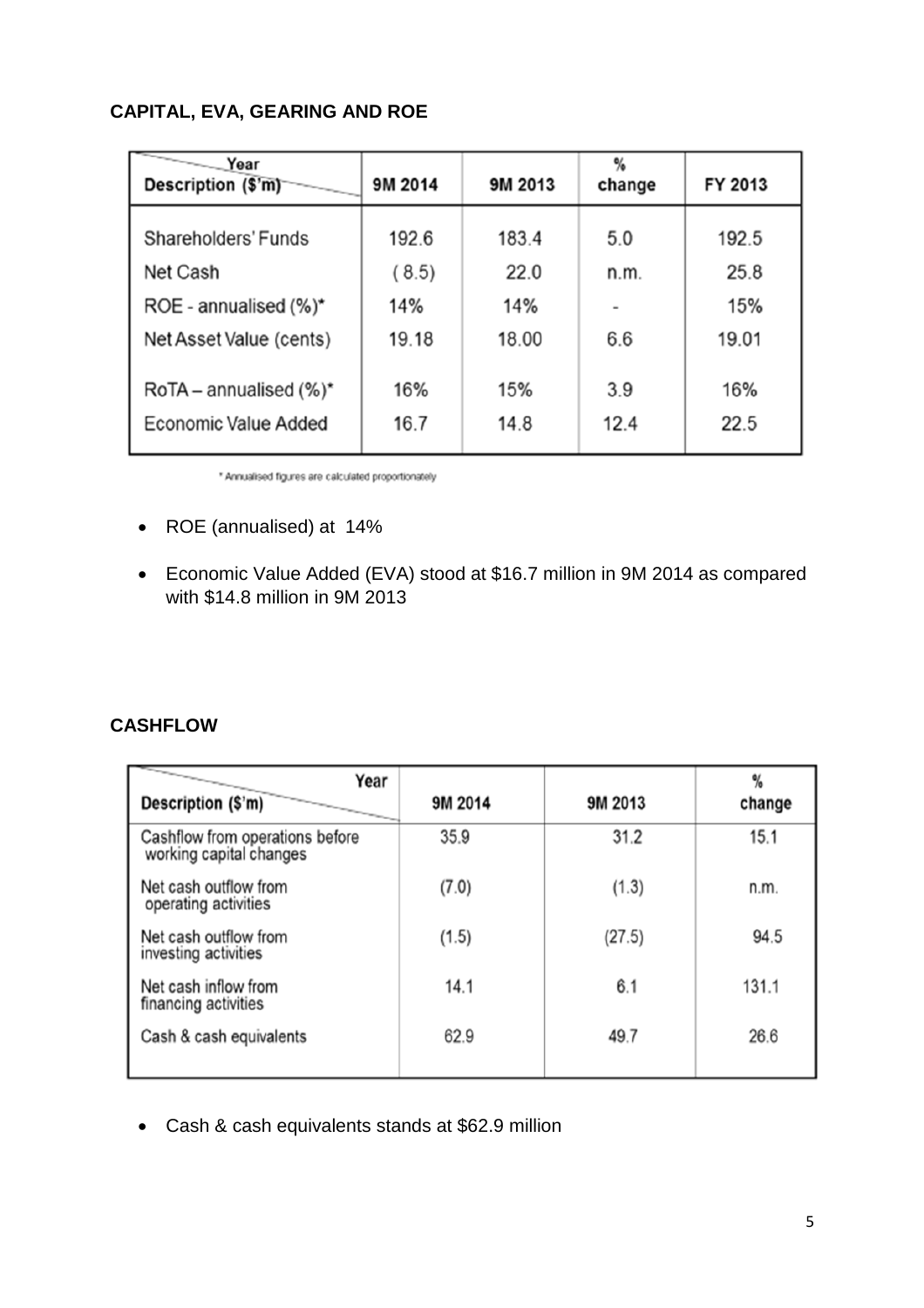## **QUARTERLY GROSS & OPERATING PROFIT MARGIN**



#### Percentage

- Quarterly gross & operating profit margin dependent on the timing in project recognition and completion
- On a quarterly basis, 3Q 2014 gross profit margin at 22.2% was higher than 17.6% achieved in 2Q 2014
- Similarly, net profit margin at 9.8% in 3Q 2014 was higher than the 6.9% achieved in 2Q 2014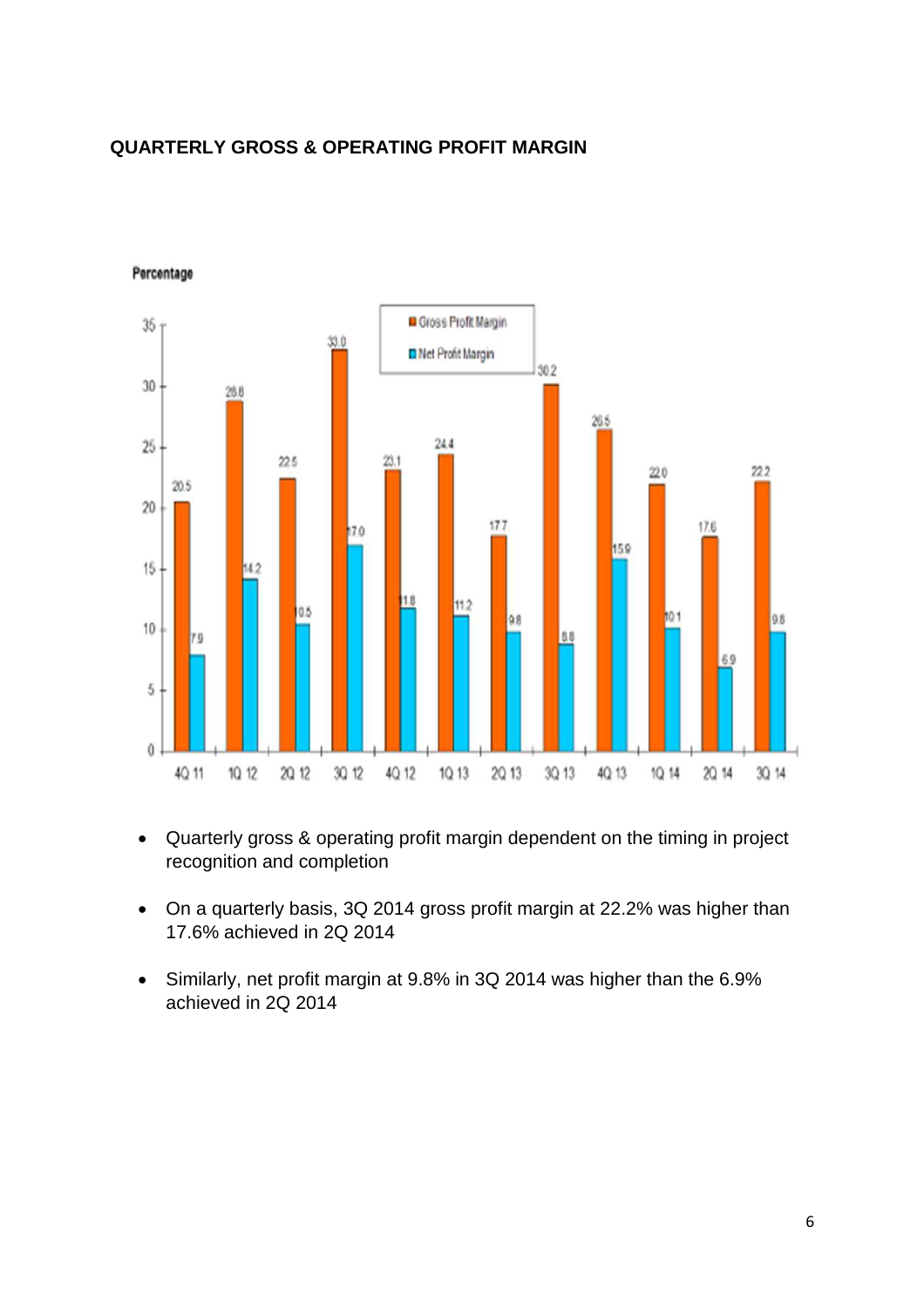## **CAPEX**

| Year<br>Description (\$'m)                                          | Actual<br>9M 2014 | Actual<br>FY 2013 |
|---------------------------------------------------------------------|-------------------|-------------------|
| <b>Buildings &amp; Land Enhancement</b><br>Site Equipment and Tools | 0.3<br>2.9        | 12.1<br>3.5       |
| <b>Others</b>                                                       | 1.3               | 2.4               |
| Sub-total                                                           | 4.5               | 18.0              |
| Singapore Yard                                                      | 0.2               | 1.5               |
| <b>Johor Yard</b>                                                   | 5.0               | 6.0               |
| China Yard                                                          | 0.4               | 1.5               |
| <b>Philippines Yard</b>                                             |                   | 0.1               |
| <b>Grand Total</b>                                                  | 10.1              | 27.1              |

CAPEX as at 9M 2014 was \$10.1 million

## **BREAKDOWN OF BUSINESS SEGMENT**

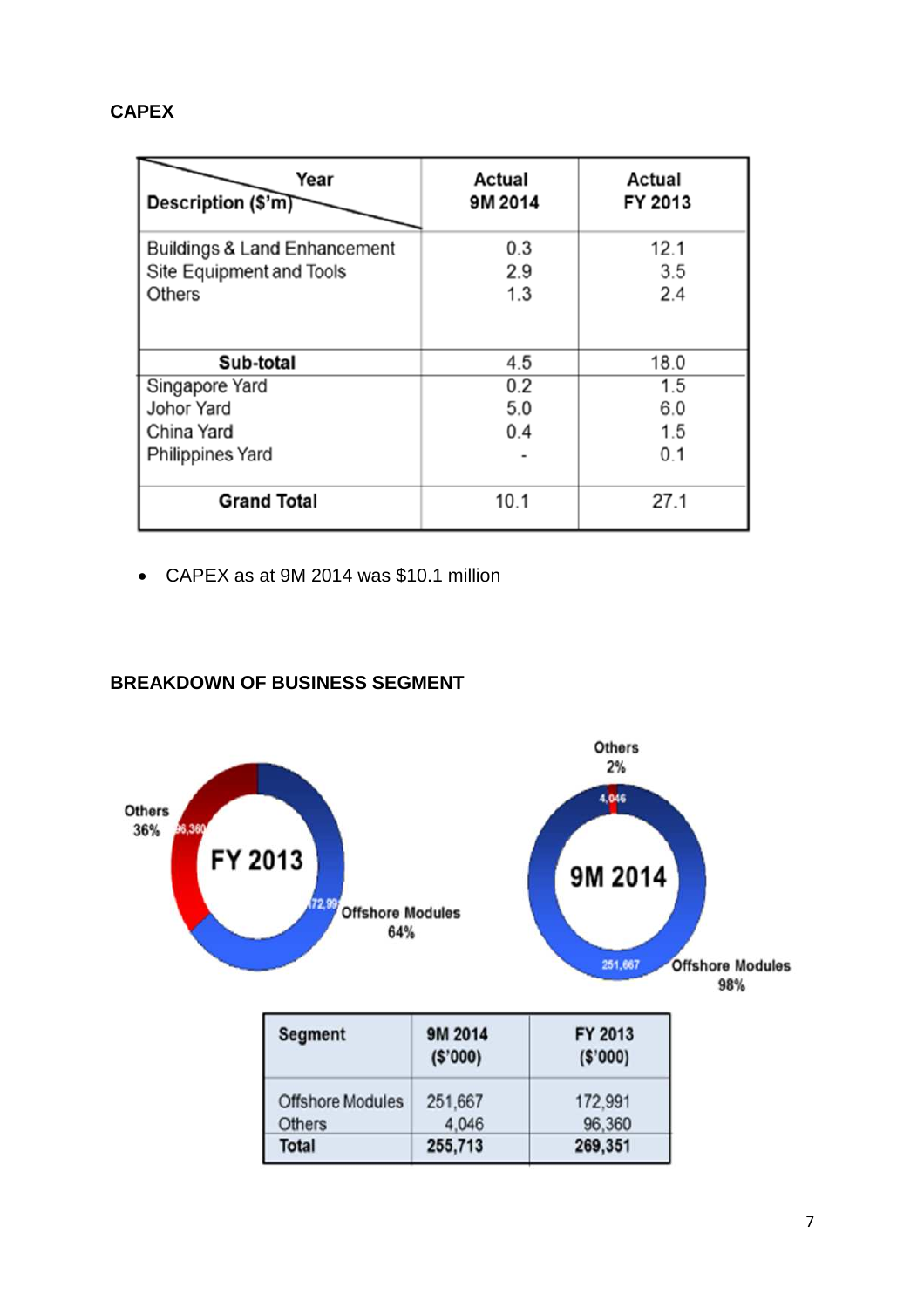## **CONTRACTS SECURED 2011 TO 2014 (to-date)**



- Contracts secured to-date stand at \$92 million. These comprised
	- \$50 million contracts from repeat customers for 8 units of topside modules and 3 units of structural blocks
	- \$42 million from repeat customers for 6 units of topside modules, 6 piperacks and 2 units of structural blocks
- The Group has secured initial LOIs (Letter of Intents) from repeat customers for the construction of FPSO modules. It is currently in the process of working towards finalising these into contracts. An announcement will be made when the contracts are awarded